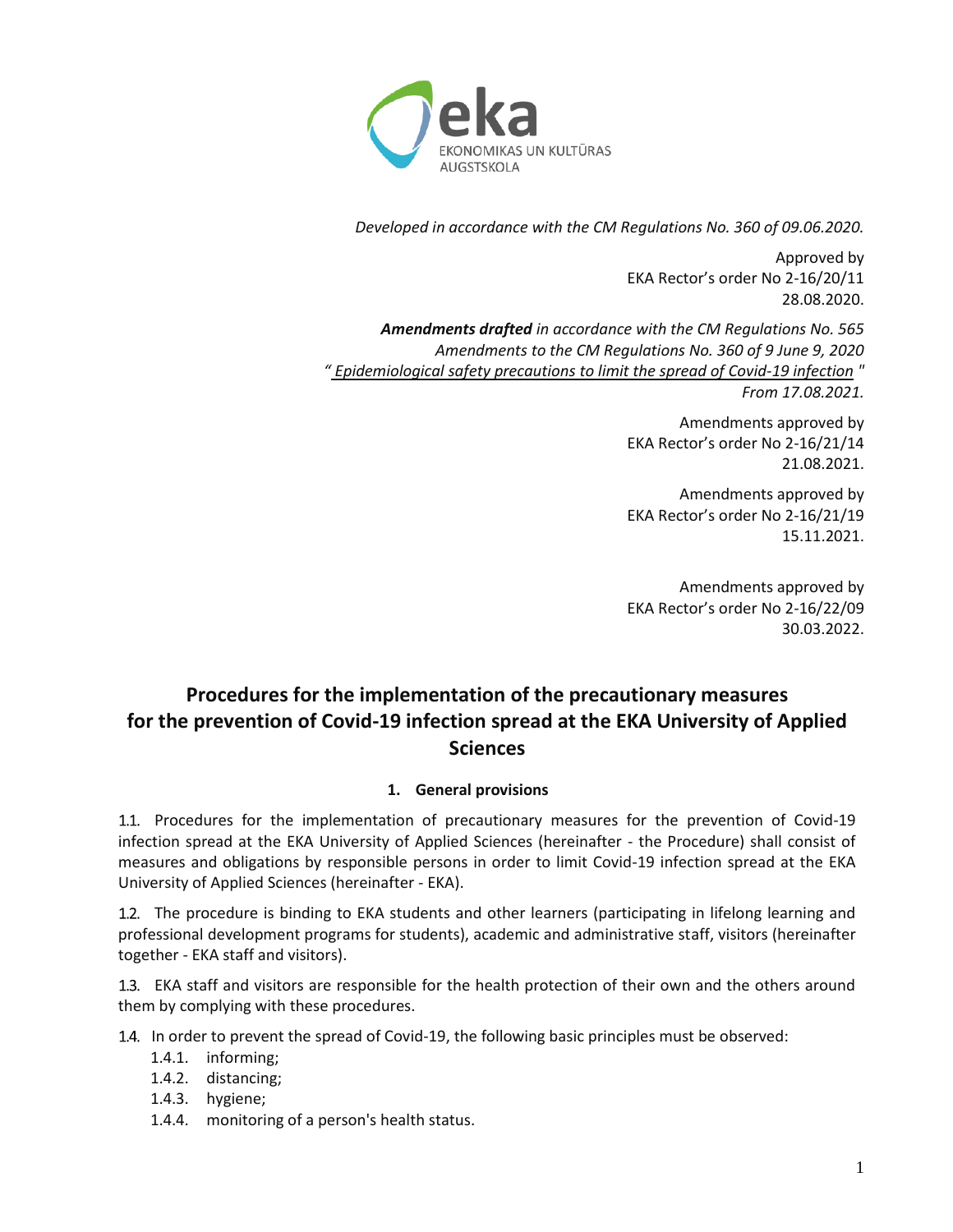- 1.5. The Communication Project Manager shall create a section on the EKA website called "Covid-19 Information", where the Procedure, information about the persons responsible, the use of the mobile application to identify and inform contact persons "Apturi Covid" (Stop Covid) (hereinafter referred to as "Apturi Covid" application) and other relevant information, and regular updates of the current information shall be published.
- 1.6. The Study Department shall publish the Procedure in the closed student section "Notifications" on EKA website, as well as shall send it to EKA applicants' and students' email addresses.
- 1.7. The Rector shall place the Procedure in the Moodle course "EKA Administration" as well as it shall be sent to the EKA staff's email addresses.
- The EKA staff is recommended to download and use the application "Apturi (Stop) Covid".

1.9. The persons in charge of the implementation of the requirements of the Procedure shall be appointed by the Rector.

### **2. General provisions for informing**

- 21. At EKA lobbies and corridors (at least in one conspicuous place), general information on distancing, hygiene and personal health condition monitoring requirements shall be placed. At the University's auditoriums, computer rooms, public spaces, library and facilities, special information shall be on display (if necessary).
- 22 The informational materials shall be prepared by the Rector's secretary, handing them for copying and the further distribution in EKA premises in cooperation with the Student Information Center.
- EKA staff are obliged to follow EKA's management orders on EKA's website, in e-mails and in placements on EKA's premises, describing guidelines and recommendations on epidemiological precautionary measures.

#### **3. General provisions for distancing**

- EKA staff and visitors shall observe the mutual distance of 2 meters, where possible, with the exception of certain cases described in the Procedure, in particular with respect to the study process. In places where gathering of people usually occurs or is expected to occur, the possible marking of the floor, indicating one person's place or area where the distance is at least 2 meters (sticker stripes) shall be performed.
- In the study rooms, after checking the Covid-19 certificates, the persons participating in the study process (teachers and students) may not observe the distance of 2 meters.
- EKA administrative staff shall perform, as much as possible, their duties partially remotely, by prior agreement with their immediate supervisor and making sure that does not adversely affect qualitative job execution, until the Rector's next order.
- Employees, who due to their work duties, have an increased contact with EKA staff and visitors (hereinafter referred as Visitors), as far as possible, should:
	- 3.4.1. consult and serve remotely by means of the e-environment;
	- 3.4.2. receive visitors by prior appointment, thus reducing gathering;
	- 3.4.3. reduce the contact time with the visitor (up to 15 minutes);
	- 3.4.4. comply with the 2-meter distance with the visitor;
	- 3.4.5. use face shields, face masks or physical barriers.

#### **4. General provisions for hygiene**

4.1. When entering the premises of EKA, it is advisable for the EKA staff and visitors to do immediate hand disinfection - by washing them with warm water and soap or disinfecting them with a special disinfectant.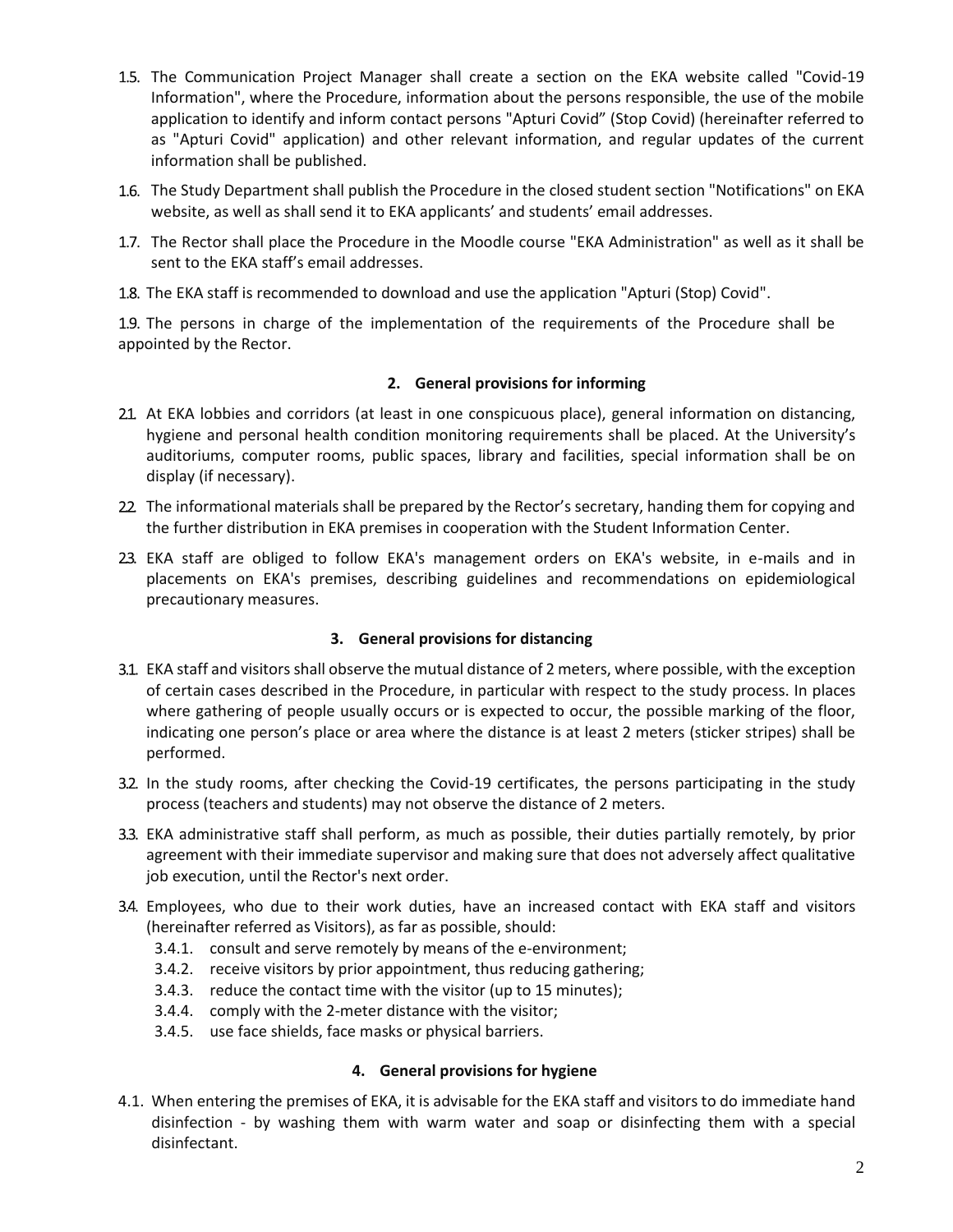- 4.2. Disinfectants shall be available in visible places.
- 4.3. The premises shall be ventilated at least once every two hours. After the class, which hosted a number of people, or during the break, the classroom shall be ventilated for at least 10-15 minutes.
- 4.4. Household Project Manager shall provide disinfectants after the Rector's request.
- 4.5.EKA building's common areas/premises (including public restrooms (WC), railings, handles at the building's common areas/premises) at least once a day shall undergo surface disinfection as a part of general cleaning program.
- 4.6. Mouth and nose cover should be used by staff and students. (*Amendments from November 15, 2021*)

### **5. General rules on personal health status monitoring**

- 5.1. *(Deleted on 01.04.2022 with Cabinet Regulation No. 192 of 22.03.2022)*
- 5.2. EKA staff and visitors with acute respiratory infection disease symptoms (runny nose, cough, shortness of breath, fever with high temperature) or having positive Covid-19 infection are prohibited to enter and be present in the EKA premises, as well as in cases where a person is subject to self-isolation.
- 5.3. If acute respiratory infectious disease symptoms are observed during a stay in EKA premises, then the person must immediately inform his or her direct supervisor (staff), academic staff member (students and other learners) or EKA representative - contact (visitors), put on a face covering and leave the EKA premises. The person immediately shall contact his or her family physician, jointly decide on further treatment and inform his or her immediate supervisor, academic staff member or other EKA representative.
- 5.4. Any EKA staff member shall be obliged to inform the person responsible for the personal health status monitoring, if a person has an acute respiratory infectious disease symptom and who cannot prove with the notice issued by a medical institution regarding the fact that he or she has other illness with such symptoms.
- 5.5. The responsible person shall ascertain name and surname of the person mentioned in clause 5.2. of the Procedure calling to leave the premises as well as immediately notifying the EKA Rector. If the person refuses to leave the EKA premises, the person may be expelled.
- 5.6. Personal health status monitoring and reporting directly to the Rector at the EKA is the responsibility of:
	- 5.6.1. present academic staff (during lectures and classes);
	- 5.6.2. present administrative staff (other cases).
- 5.7. Employees, students and student assistants identified as contacts may disregard home quarantine in order to perform work duties or participate in the study process. Upon arrival of these persons at EKA premises:
	- 5.7.1. A self-test must be performed before entering EKA's premises. If the test result is positive, then the person must undergo a laboratory test and coming to EKA's premises is prohibited.
	- 5.7.2. Medical masks or FFP2 respirators must be used.

## *(Amendments from 2022 01 April)*

5.8. Students who have been confirmed infected or have a reasonable suspicion of infection with COVID-19 may disregard isolation if not less than seven days have passed since infection or confirmation of suspicion **and there are no signs of disease** at least 24 hours before returning to the on-site study process.

*(Amendments from 2022 01 April)*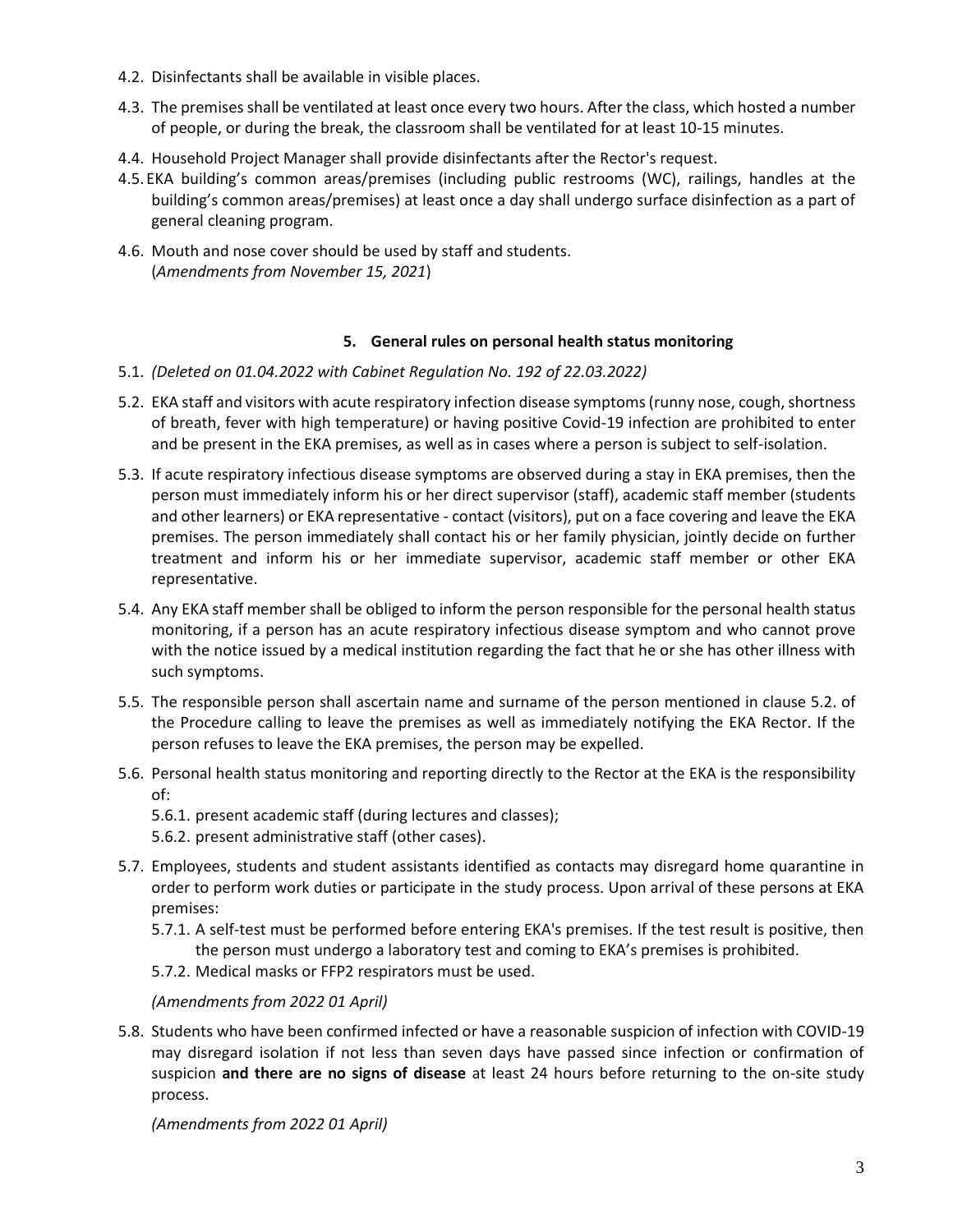5.9. Employees and educatee assistants who have been confirmed to be infected or reasonably suspected of being infected with Covid-19 shall respect isolation according to general requirements and shall **only discontinue isolation with the permission of the treating physician.** 

#### *(Amendments from 2022 01 April)*

5.10. The EKA Rector shall compile the information received and consider improvements in terms of limiting Covid-19 infection spread.

## **6. Organizing studies**

- 6.1. The study process shall be planned and organized in accordance with the Regulations on the organization of study process at the EKA University of Applied Sciences during 2021/2022 academic year.
- 6.2. If the student, due to restrictions, is unable to be in person in the Latvian Republic or the student has been asked to abide by anti-epidemic measures by Latvian Centre for Disease Prevention and Control, due to which the student cannot attend classes in person, this consequently serves as the basis of the study form change that is free of charge, switching to e-studies in person, or having a study break.
- 6.3.*(Deleted on 01.04.2022 with Cabinet Regulation No. 192 of 22.03.2022)*
- 6.4. Foreign applicants, students and exchange students:
	- 6.4.1. The International Student Department and the Erasmus Coordinator (in relation to exchange students) shall inform applicants and students regarding counter-epidemic measures and the procedures for entry into the Republic of Latvia;

*(Amendments from 2022 01 April)*

- $6.4.2.$ Foreign students department gathers information on foreign students' arrival and the address of residence in Latvia. The gathered information will be forwarded on request to the Director of the Study Program;
- If an applicant or a student enters from a country that appears on the list issued by the Latvian  $6.4.3.$ Centre for Disease Prevention and Control (which appears to be a country with a high risk of infection), then Foreign student department shall explain the self-isolation requirements to the student;
- 6.4.4. If the Latvian laws and regulations require the need for self-isolation, then the student shall comply with it, immediately after entering Latvia. EKA is not responsible for finding the necessary accommodation. Students have to make reservations for accommodation, which is required prior to their arrival by clarifying whether the accommodation place offers selfisolation options;
- $6.4.5.$ Students must electronically notify EKA on their arrival in Latvia within three days by sending a message to email address: [study@eka.edu.lv](mailto:study@eka.edu.lv) while also informing about their accommodation address and the end of their self-isolation duration;
- $6.4.6.$ The student is committed to observe the instructions of the study coordinator in connection with the distance learning and participate in it;
- $6.4.7.$ The student must arrive in EKA on the next day following the expiry of self-isolation in order to produce the necessary original documents related to the studies.

## **7. Flow organization and control of students, other learners, staff and visitors**

*(Deleted on 01.04.2022 with Cabinet Regulation No. 192 of 22.03.2022)*